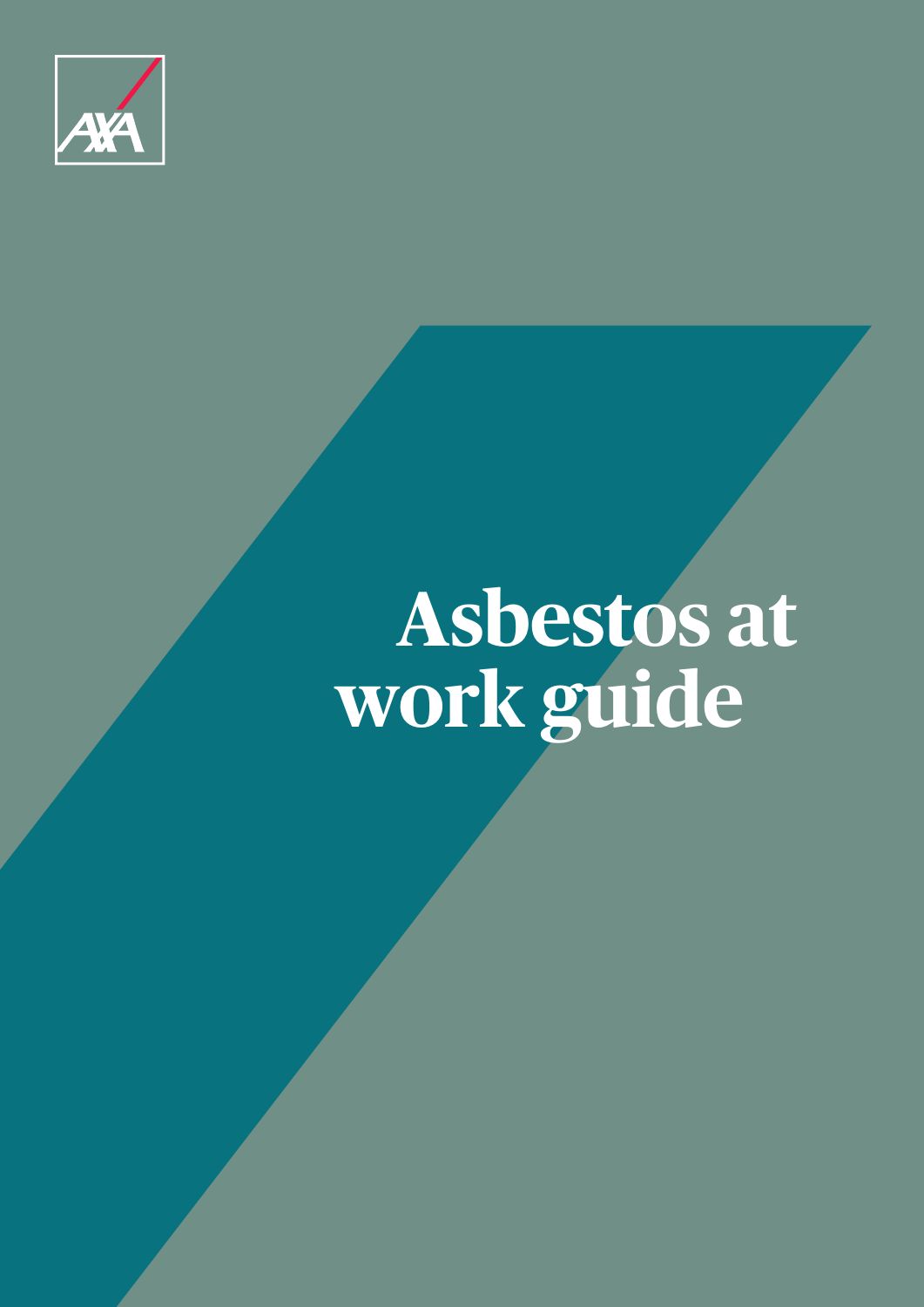

# **Introduction**

This document provides a practical summary of the Control of Asbestos Regulations. It explains your duty to manage the risk from asbestos in non‑domestic premises contained in the regulations. These regulations cover work with asbestos, prohibitions on the importation, supply and use of asbestos and licensing of asbestos-removal activities.

The Control of Asbestos Regulations contains an explicit duty on the owners and occupiers of non-domestic premises, who have maintenance and repair responsibilities, to assess and manage the risks from the presence of asbestos.

This guide explains some of the duties of building owners, tenants and other parties who have legal responsibility for the premises. It also gives information on what is required from people who have a responsibility to co-operate with the main duty‑holder.

The term duty‑holder applies to the owner, tenant, landlord, managing agent or other party who maintains or owns the building. Explained are some of the typical methods used to help manage the risk posed by asbestos in premises. The main aim is to help protect contractors' employees, tenants and anyone else who may come across asbestos in the course of their day-to-day activities. However, you must seek separate independent specialist legal and/or technical advice, before taking any steps.

The term duty‑holder means anyone who is legally responsible under the Regulations to comply with the statutory requirements contained in the Control of Asbestos Regulations.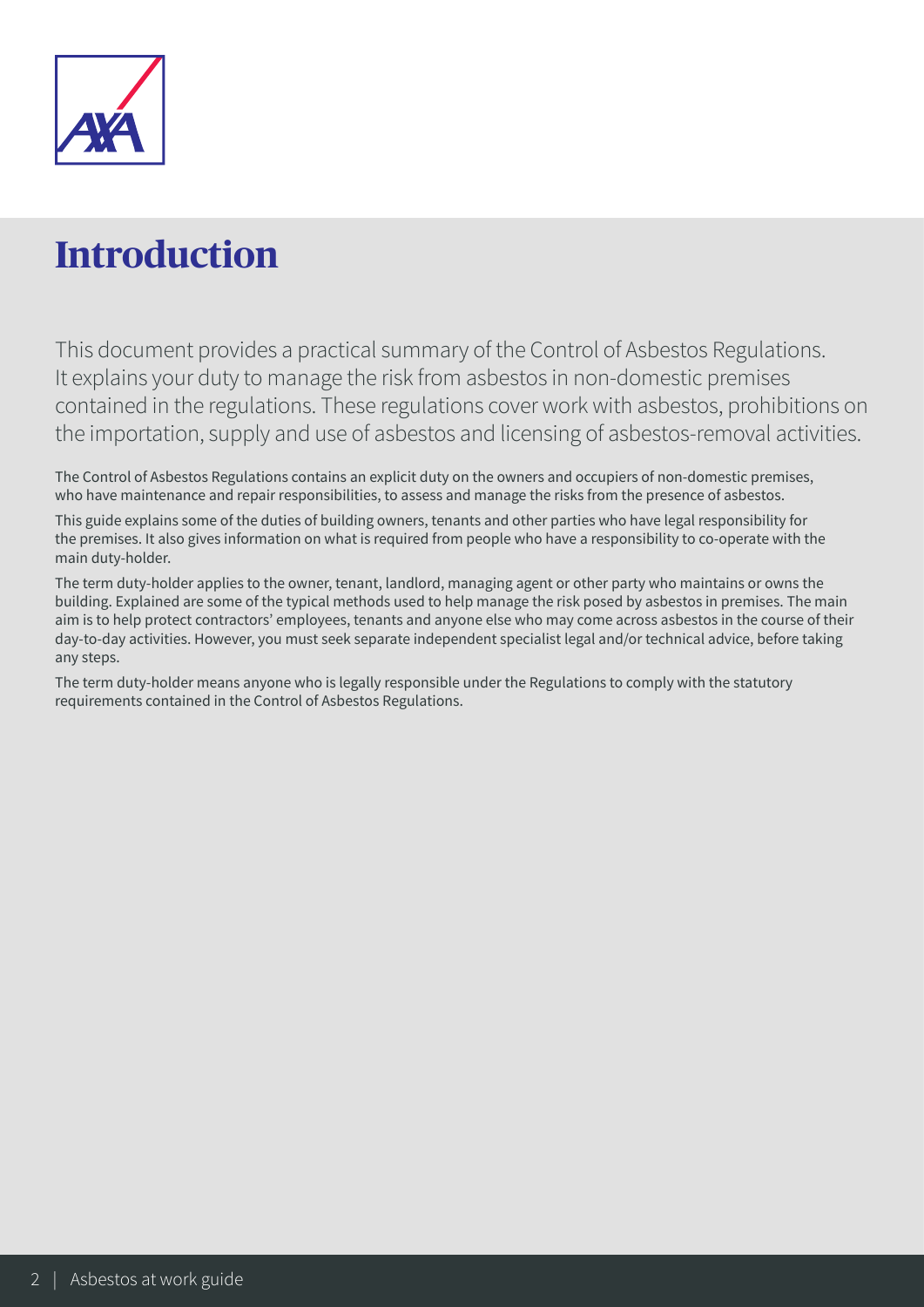

# **Frequently asked questions**

### **What is asbestos?**

Asbestos is a naturally occurring mineral with exceptional heat insulation and fire resistant properties. Products containing asbestos have been widely used in buildings for fireproofing, thermal insulation, electrical insulation, sound insulation, decorative plasters, roofing products, flooring products, heat resistant materials, gaskets and friction products. In 1985 the use of any construction materials containing blue or brown asbestos was banned. Then in 1999 the use of white asbestos in any building products was also banned.

#### **Why is asbestos dangerous?**

When asbestos or ACMs are moved or disturbed it releases microscopic fibres into the air. These have the potential to be inhaled deep into the lungs which can lead to serious health problems. The types of work that release fibres include drilling holes with power tools and sawing or sanding material. Simply working near to material containing asbestos may also result in the release of fibres, particularly if the asbestos is in poor condition. ACMs are still present in many buildings, and people can cut, sand or drill into them or near them without being aware of what they are.

The Control of Asbestos Regulations specifically requires duty-holders to take all 'reasonable steps' to find any materials in the premises likely to contain asbestos and to check the current condition of them.

Broadly speaking, this means that duty‑holders should carry out investigative research and a physical survey to determine if any asbestos materials are present in the building.

The primary duty for complying with Control of Asbestos Regulations rests with the person who is in control of maintaining the building fabric and controlling and/or organising maintenance activities in the non‑domestic premises. This could be the occupier, landlord, sub‑lessor or managing agent.

#### **The three main types of asbestos material used in Britain were:**

- ¡ Blue known as 'Crocidolite' asbestos
- Brown known as 'Amosite' asbestos
- White known as 'Chrysotile' asbestos

Where there is no formal tenancy agreement, lease arrangement or contract; or where the premises are unoccupied, then the duty to comply rests with the person in control of the premises.

The extent of this duty is determined by the degree of responsibility over the upkeep of the building and the maintenance activities that are carried out. Theoretically, this can involve two or three individuals and responsibility to comply with Control of Asbestos Regulations would then be split between all parties. In this situation it is extremely important for the parties involved to co‑operate and co‑ordinate their activities.

It is common for the owner to rent or lease out workplace premises under rental agreements where the tenants are responsible for some or all of the alterations, as well as for maintenance and repairs in the premises. In this case, each tenant will have to carry out an assessment and implement the necessary arrangements for the areas under their direct control.

Where the owner is responsible for maintaining, repairing and controlling access to the building by maintenance employees and contractors, the owner is responsible for completion of the work.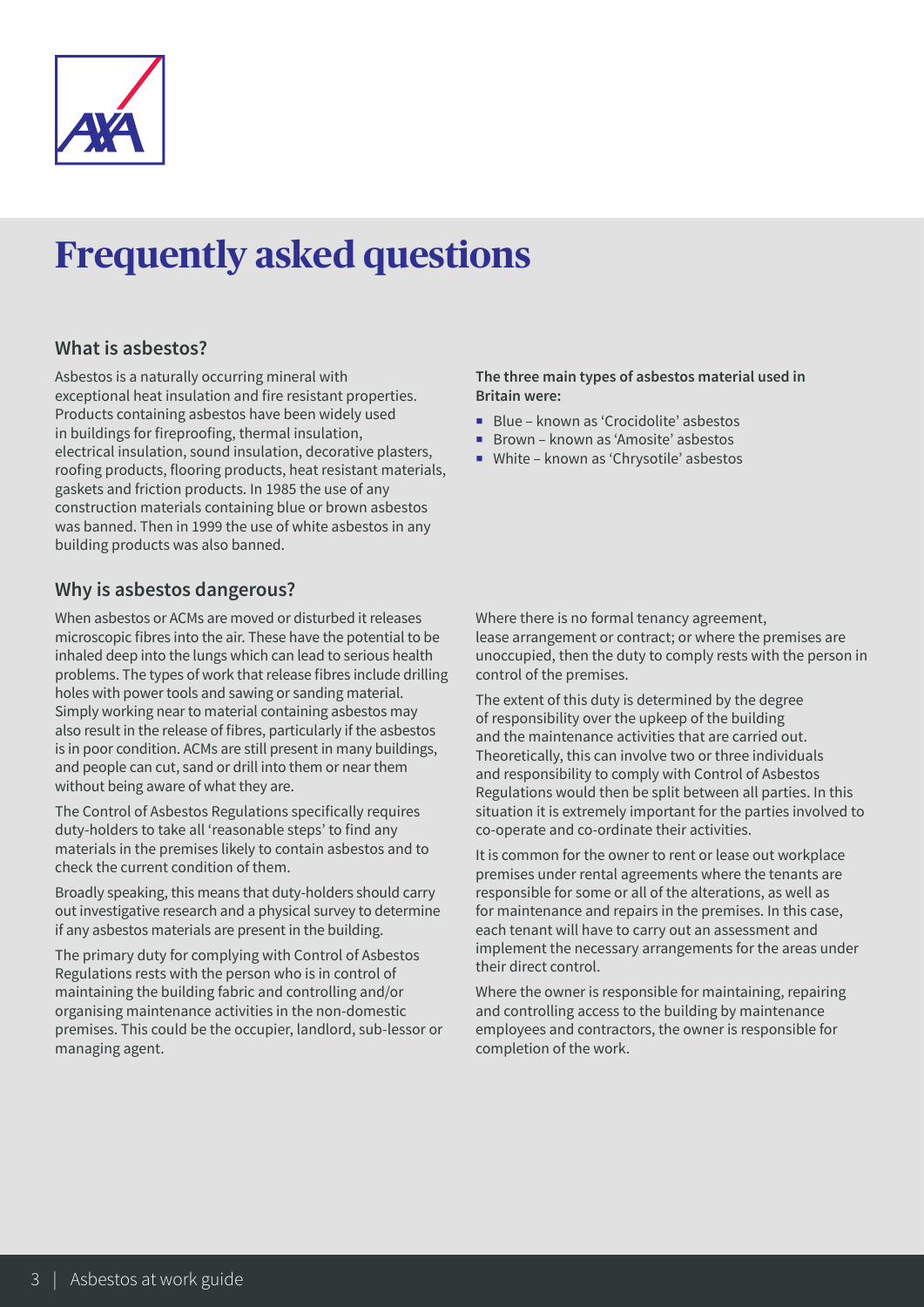

# **The Control of Asbestos Regulations**

The term duty-holder means anyone who is legally responsible under the Regulations to comply with the statutory requirements contained in the Control of Asbestos Regulations. Therefore, the duty‑holder will be required to perform certain activities such as:

- Take reasonable steps to determine the location of materials likely to contain asbestos
- ¡ Presume materials contain asbestos, unless there are good reasons not to do so
- ¡ Produce and maintain a written record of the location of the ACMs and presumed ACMs
- Assess and monitor the condition of ACMs and presumed ACMs
- Assess the risk of exposure from ACMs and presumed ACMs and prepare a written plan of the actions and measures necessary to manage the risk (i.e. the 'management plan')
- Take steps to ensure that these actions are carried out.

The detail of any contracts/tenancy agreements must always be referred to when trying to determine who is responsible for the different aspects of the requirements. Some good examples of tenancy arrangements and how responsibilities must be shared are set out in The Management of Asbestos in Non-Domestic Premises Approved Code of Practice published by HSE books.

The Asbestos Survey Guide covers the criteria for surveying of asbestos in commercial and domestic properties.

#### **Key areas to be aware of**

- Competence is the responsibility of the duty‑holder to ensure that they appoint a competent organisation or person to undertake the asbestos survey. The duty‑holder will need to ask for references from previous survey portfolios undertaken and ensure that the organisation or surveyor appointed, is accredited or certified by a third party.
- Organisations can demonstrate that they are technically competent to undertake surveys for ACMs through accreditation to ISO/IEC 17020. The United Kingdom Accreditation Service (UKAS) is the sole national accreditation body in the United Kingdom.
	- $\sqrt{2}$ ukas 21‑47 High Street Feltham Middlesex TW13 4UN
	- $\%$  020 8917 8500 www.ukas.com
- Accreditation provides assurance that an independent and authoritative body has assessed the technical competence of an organisation. This includes its underpinning management system, to ensure that it can provide a valid service for the services specified on its schedule of accreditation. Individual surveyors can also demonstrate that they are technically competent to undertake specified surveys through holding "personnel" certification from a Certification Body accredited by UKAS for this activity under ISO/IEC 17024. Personnel certification provides assurance that an individual has achieved a defined level of competence to carry out specific activities.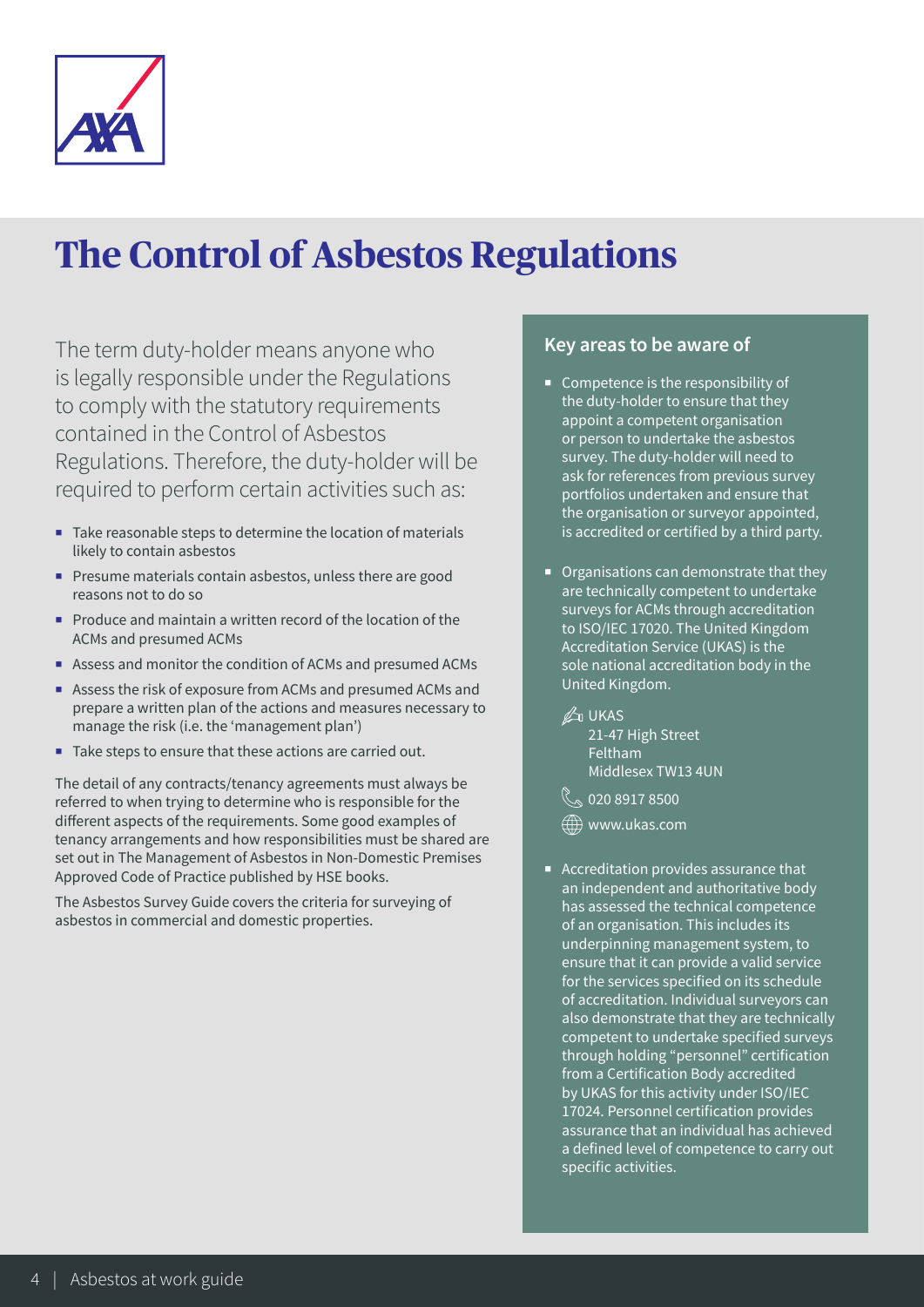

# **Types of asbestos survey**

The survey guide outlines two classifications of asbestos survey.

### **Who should I use to carry out the survey?**

The Health and Safety Executive (HSE) strongly recommends the use of accredited or certificated surveyors for asbestos surveys. The duty-holder should not appoint or instruct an independent surveyor to carry out a survey unless the surveyor is competent.

#### **The management survey**

This is the standard survey that should be carried out for the management of asbestos in premises. The purpose of the survey is to locate, as far as reasonably practicable, the presence and extent of any suspect ACMs in the building and assess their condition.

The survey will primarily involve sampling and analysis to confirm the presence or absence of ACMs. Sampling is the most common approach used for surveys. A management survey can be completed using a combination of sampling ACMs and presuming ACMs or indeed, just presuming. Any materials presumed to contain asbestos must also have their condition assessed i.e. material assessment.

### **Refurbishment and demolition surveys**

This type of survey is used to locate and describe, as far as reasonably practicable, all ACMs in the area where the refurbishment work will take place or in the whole building if demolition is planned. The survey will involve destructive inspection to gain access to all locations, including those that may be difficult to reach. Refurbishment work may vary from small scale to large projects. Small scale work may occur in different parts of a building at different times over several years. A full sampling programme is undertaken in these areas to identify possible ACMs and to obtain estimates of the volume and surface area of ACMs present. The survey is primarily designed to identify ACMs so that they can be removed in preparation for the refurbishment or demolition.

The value and usefulness of the survey can be seriously undermined where either the client or the surveyor imposes restrictions on the survey scope or on the techniques/ method used by the surveyor. Information on the location of all ACMs as far as reasonably practicable is crucial to the risk assessment and development of the management plan. Any restrictions placed on the survey scope will reduce the

extent to which ACMs are located and identified. Delays are incurred and consequently make managing asbestos more complex, expensive and potentially less effective.

### **Should I include survey restrictions or caveats?**

Survey restrictions and caveats can seriously undermine the management of asbestos in buildings. They should only be included where absolutely necessary and should be fully justified. Most can be avoided by proper planning and discussion. They must be agreed between the duty-holder and the surveyor and documented in the survey report.

### **Appointed person**

To help comply with the legal requirements and to ensure that ACMs in premises are properly managed, duty-holders should identify a person (and in some cases a deputy) within their organisation who will be responsible for that management. An appointed person will be essential where the duty-holder has a large or complex building portfolio. The appointed person will need the resources, skills, training and authority to ensure that the ACMs are managed effectively. Part of their responsibilities will include managing the survey, including contractual and reporting arrangements, quality and subsequent use of the data.

### **Documenting the survey**

You should maintain a written record of the location and condition of asbestos and presumed ACMs and keep the record up to date. This is normally easier to do if you mark the location of asbestos on any drawings of the building that may be available. If this is not possible, then you need to keep a register detailing the area, condition, location and type of asbestos, together with any essential information that may be relevant.

The register needs to include certain information such as:

- Where the material is located
- ¡ What condition the material is in, i.e. damaged, friable, good condition etc
- What form the material is in, i.e. cement tiles or panels, insulation board, sprayed insulation etc
- What the material looks like, i.e. how it is recognised, whether it is painted or encapsulated, what colour it is
- The plan or register must also identify areas that have not been inspected but may contain asbestos.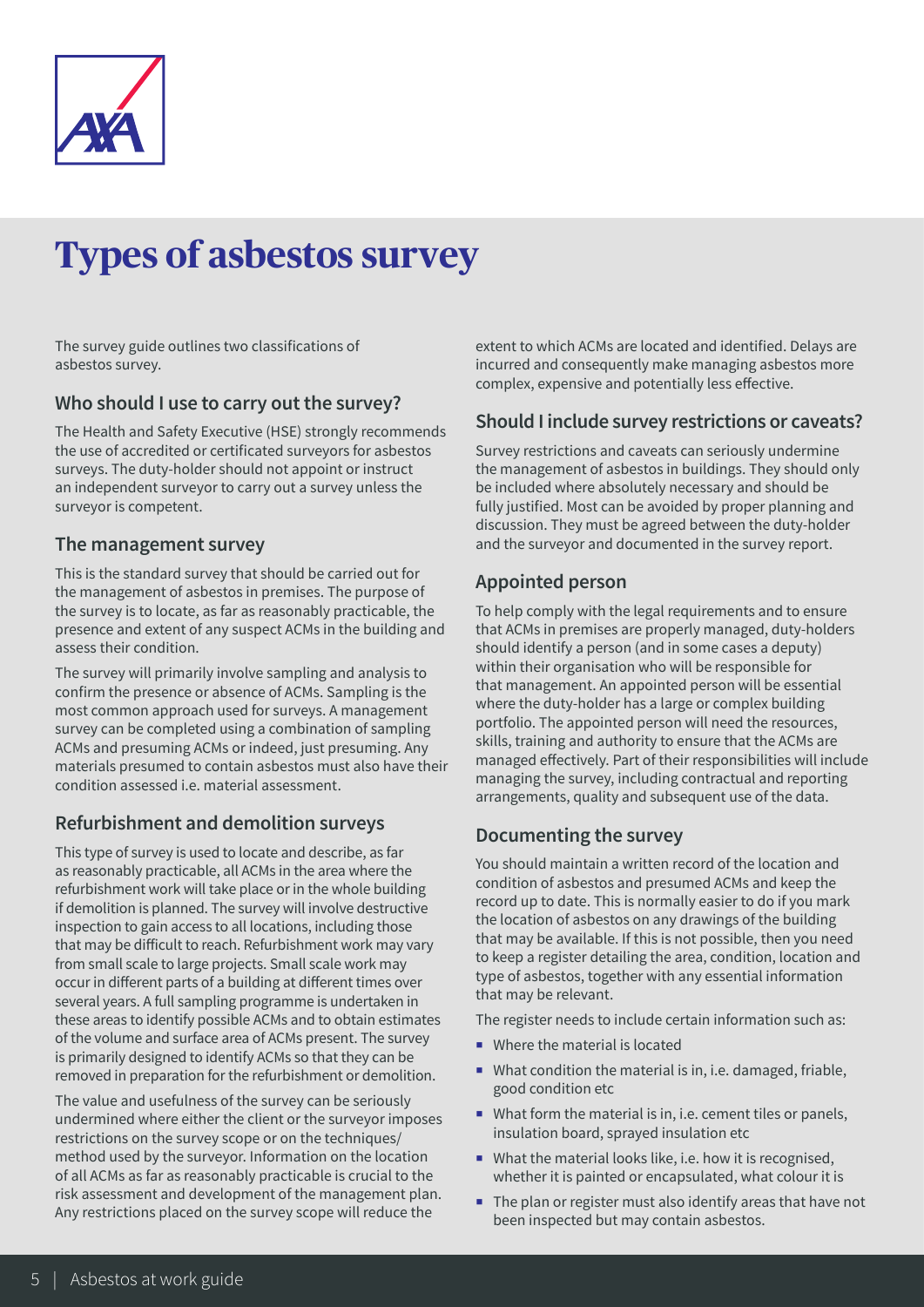

#### **Assessing the risk**

If asbestos material is found the duty-holder must have its condition assessed. To do this properly and without risk, it is best to employ a competent person or organisation. The Health and Safety Executive (HSE) maintain a list of accredited laboratories and surveyors, a copy of which can be down loaded from the HSE website at www.hse.gov.uk/ campaigns/asbestos/index.htm

The duty-holder should always presume that materials used in building construction contain asbestos unless there is strong evidence to suggest that they do not. An accurate presumption can be made based on the age of the building. For example, buildings constructed prior to 2005 will almost certainly contain asbestos or ACMs of some kind.

The duty-holder must also assess the risk of anyone being exposed to asbestos material. This needs to take account of tenants, contractors, cleaners, maintenance personnel and others i.e. the emergency services.

The Control of Asbestos Regulations requires a duty-holder to prepare and implement a plan to manage the asbestos risk.

#### **The plan must ensure that certain measures are taken, including the following:**

- Material known or presumed to contain asbestos must be kept in a good state of repair
- Material that contains or is presumed to contain asbestos is removed if:
	- » it is assessed as being in a poor condition
	- » it is likely to be damaged if left in its current location
	- » it is likely to expose someone to a potential risk if it is left in its current location

An approved and licensed HSE contractor must carry out the removal of asbestos materials. Information concerning the location of asbestos or ACMs must be available to all parties who require this information, including emergency services, tenants and employees. Textured coatings such as earlier types of artex have now been deregulated under the regulations. This means that you do not need to employ a licensed contractor to remove textured coatings that may contain asbestos.

However, you must still take a reasonable amount of samples to determine the concentration of possible asbestos fibres as these were very often hand mixed. If the samples show that concentrations of asbestos are likely to be high, there is a good chance that this will increase the risk of exposure for persons undertaking the work. Therefore potentially breaching the lower exposure limits set in the revised regulations. Further specialist advice should be sought from the HSE or other specialist in this case.

Asbestos materials can be identified by a label, but the labels must be checked from time to time as they may become obscured or fall off. Labelling should conform to the Health and Safety (Safety Signs and Signals) Regulations.

Periodic checks must be carried out to ensure that all the arrangements the duty-holder has implemented to manage asbestos or asbestos‑containing materials are being maintained and are effective. These checks need to be determined by the experience of the duty‑holder in relation to the condition of the materials.

### **Contractors**

Those most at risk from asbestos‑related diseases are building maintenance employees and contractors who may be brought in to supplement or assist with building repairs.

Employers of building maintenance and repair workers are required to carry out a risk assessment before undertaking any work which exposes, or may expose employees to asbestos. They must then implement the most appropriate controls required by the Control of Asbestos Regulations to prevent or control the exposure to employees.

In the majority of cases, the contractors and their employees have little or no information about the premises where they will undertake work and will not be aware if any ACMs are present.

Therefore it is difficult for contractors to assess the risks accurately and take the most appropriate precautions. To address this difficulty, the duty to manage the risk from asbestos in premises has been added to the Control of Asbestos Regulations.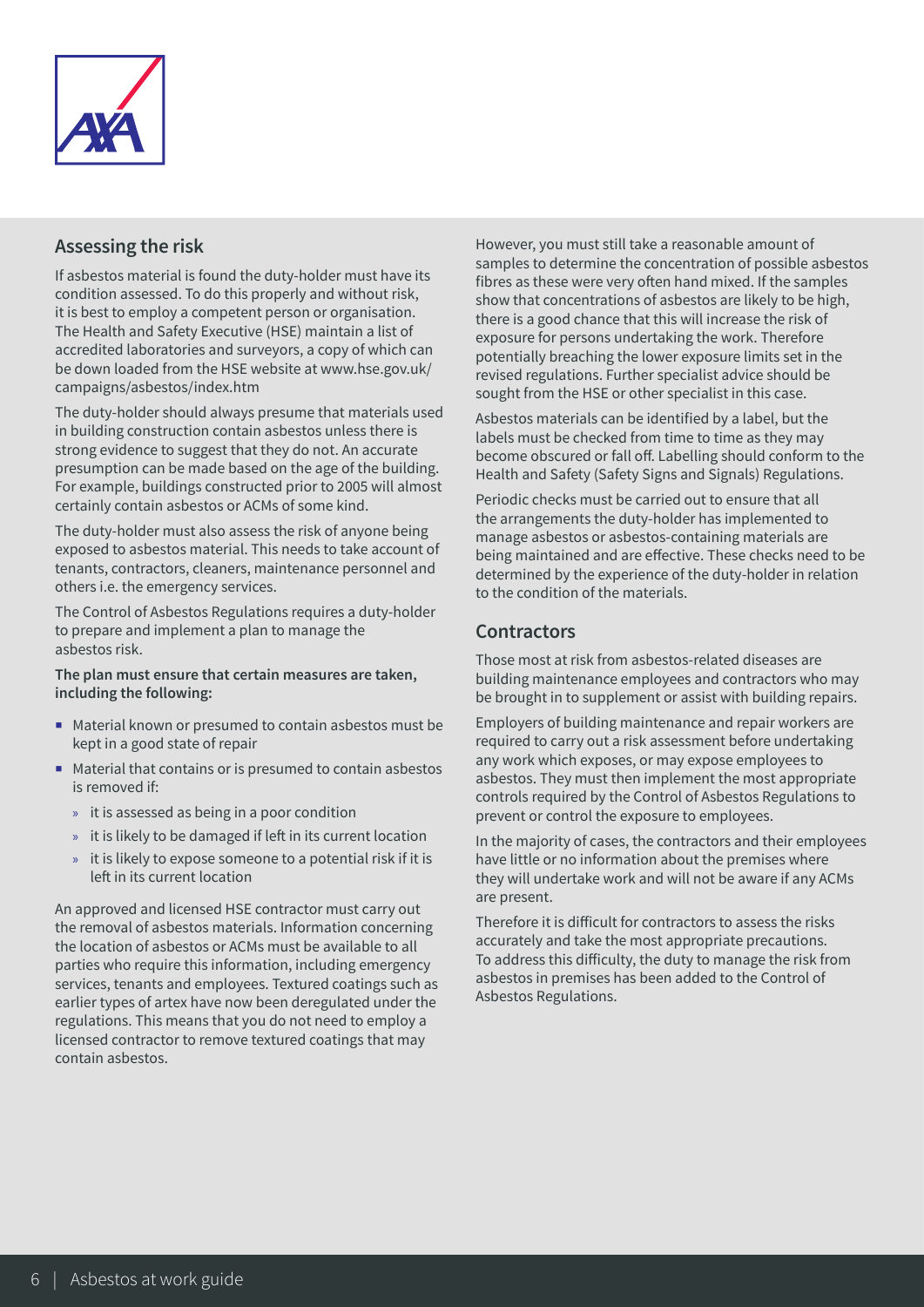

#### **In addition to their duty to manage asbestos, all employers must:**

- Undertake risk assessments before beginning work which exposes, or may expose, employees or contractors to asbestos or ACMs
- $\blacksquare$  Produce a plan of work detailing how the work is to be carried out
- Either prevent exposure to asbestos or reduce it to as low a level as is reasonably practicable
- Make any relevant information available so that employees and contractors also know of the presence of asbestos and ACMs. This should be done as soon as possible so that they can carry out their own accurate risk assessments on the work to be carried out
- Comply with a range of other legislative requirements, for example on the use and maintenance of control measures and personal protective clothing, and the duty to prevent the spread of asbestos.

#### **Domestic premises**

In the domestic sector, local authorities and housing associations are responsible for very large numbers of properties. These will need a range of maintenance and repair work as well as general improvement and upgrading or occasionally demolition. Works can include rewiring, structural repairs and alterations, replacement windows, central heating, insulation, renewal of bathroom and kitchen fittings or complete renovations. The work may be necessary on individual or small numbers of premises (e.g. emergency work due to fire/water/storm damage) or on large numbers where there are major improvement or upgrading schemes (e.g. the Decent Homes Improvement programme).

Domestic properties present particular challenges for surveying asbestos. The main issues are the scale i.e. the large number of properties and consequently what is reasonable and practical. Asbestos was extensively used in domestic properties between 1930 and 1980. However the presence of ACMs can now be quite variable and unpredictable even within the same type of property group.

#### **The content varies for several reasons including:**

- **·** Inconsistent/variable initial use
- Random use of waste pieces and off cuts by builders
- ¡ Previous unrecorded removal of asbestos
- Modifications of properties by tenants (present and past)
- Housing associations removing and adding ACMs.

Domestic dwellings often fall into particular groups in terms of style, design and age, e.g. flats within blocks would generally be similar in construction.

These factors can be used to develop the survey strategy. The following paragraphs outline the general strategy to use for surveying domestic properties.

#### **There are three components:**

- Establish the asbestos status of properties
- Carry out management surveys
- Carry out refurbishment surveys as necessary.

### **Establish asbestos status of properties**

Carry out a desk‑top study to establish the probable asbestos status of groups of properties. In this exercise, properties can be placed into similar construction groups based on various parameters including construction date (e.g. estates phases), house design and location. These groups of properties can be separated into the following categories: asbestos free, 'contain' ACMs and 'possibly contain' ACMs.

The main criteria involved here for concluding groups are asbestos free would be any property constructed in 2000 or later. It may also be possible to conclude that groups are asbestos free based on other information, such as original construction information, building material specification, previous asbestos surveys or removals or other records. This evidence would need to be strong and records complete. These sources of information would also be used to conclude the definite presence of asbestos in particular property groups. Other properties constructed pre‑2000 should be classed as possibly containing ACMs unless there is evidence to show otherwise (e.g. previous surveys etc).